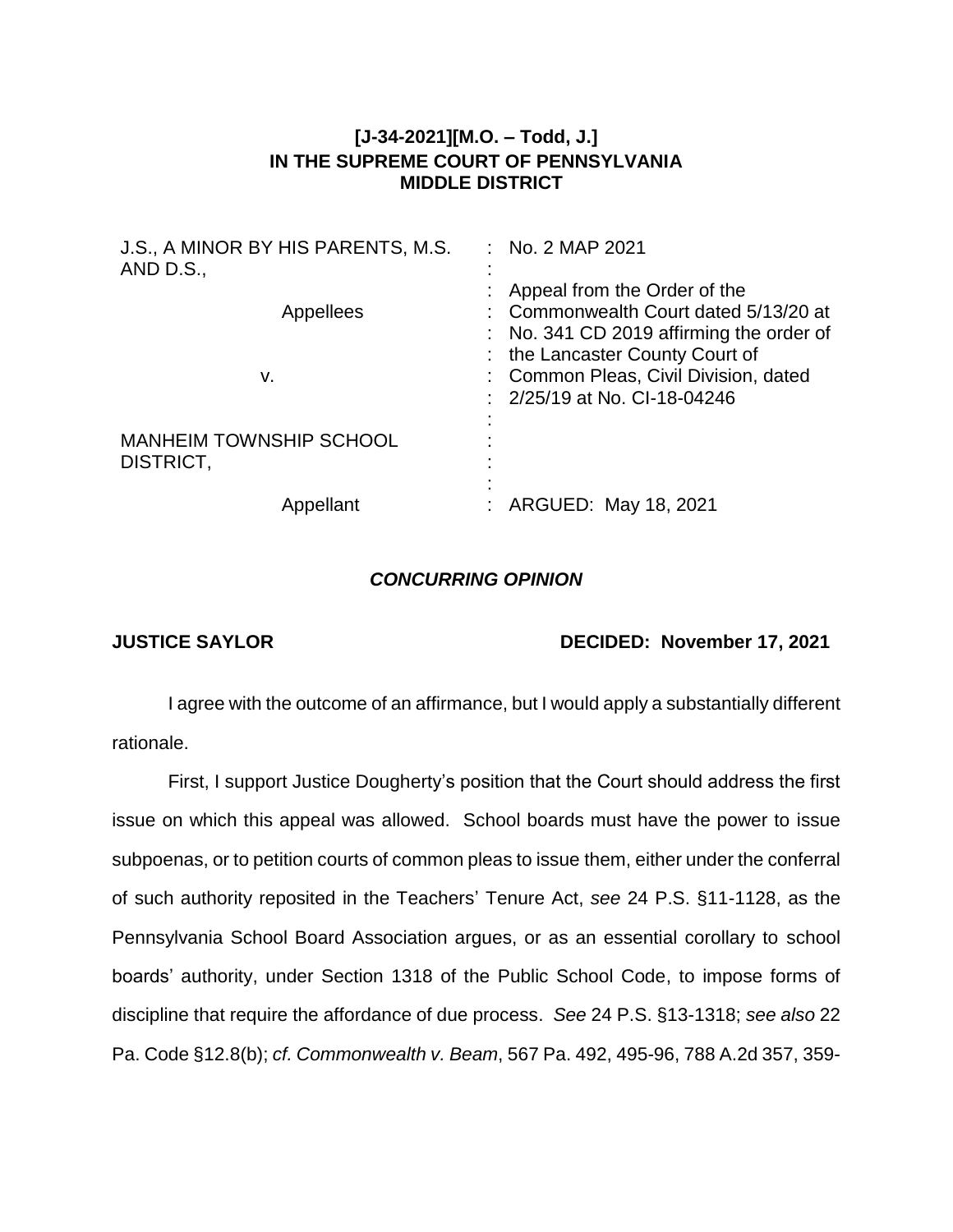60 (2002) (elaborating on the implied powers of administrative agencies necessary to the performance of their essential functions).

Second, I would credit Appellee's position that the Board's written adjudication is legally inadequate and lacking in sufficient evidentiary support. According to Appellee, the Board embarked on its own case-specific policymaking venture -- expelling Appellee because it found his off-campus conduct to be distasteful, disruptive, and unacceptable - - rather than analyzing and adhering to the actual terms of the written policies that he was accused of violating. *See, e.g.*, Brief for Appellee at 15. In my judgment, the record provides substantial support for this position.

The Board's apparent lack of concern for the relevant policy terms is most manifest relative to the charge of cyberbullying. As the county court explained, this policy, by its explicit terms, applies only to the actions of students occurring in a "school setting." Policy Manual, Manheim Twp. Sch. Bd. §249 (last revised Feb. 21, 2019). And, per the policy, "school setting" is defined as "in the school, on school grounds, in school vehicles, at a designated bus stop or at any activity sponsored, supervised or sanctioned by the school." *Id.* Since Appellee indisputably was not in a school setting when he sent memes privately to Student 1 from his home, the Board's finding that Appellee's conduct constituted cyberbullying under its policy is clearly, if not blatantly, erroneous.<sup>1</sup>

The analysis relative to the charge of violating the school's policy against terroristic threats is somewhat more complicated. Unlike the prohibition against cyberbullying, this policy doesn't straightforwardly specify that it applies only to on-campus conduct, but the policy does contain some indicia that such a limitation was intended. *See id.* §218.2

<sup>&</sup>lt;sup>1</sup> Notably, in 2008, the Legislature authorized schools to adopt bullying policies that encompass certain acts occurring outside the school setting. *See* 24 P.S. §13-1303.1-A. While the Board's present policy has been amended to extend its reach, the policy in effect at the time the conduct in issue here occurred remained tethered to the school setting.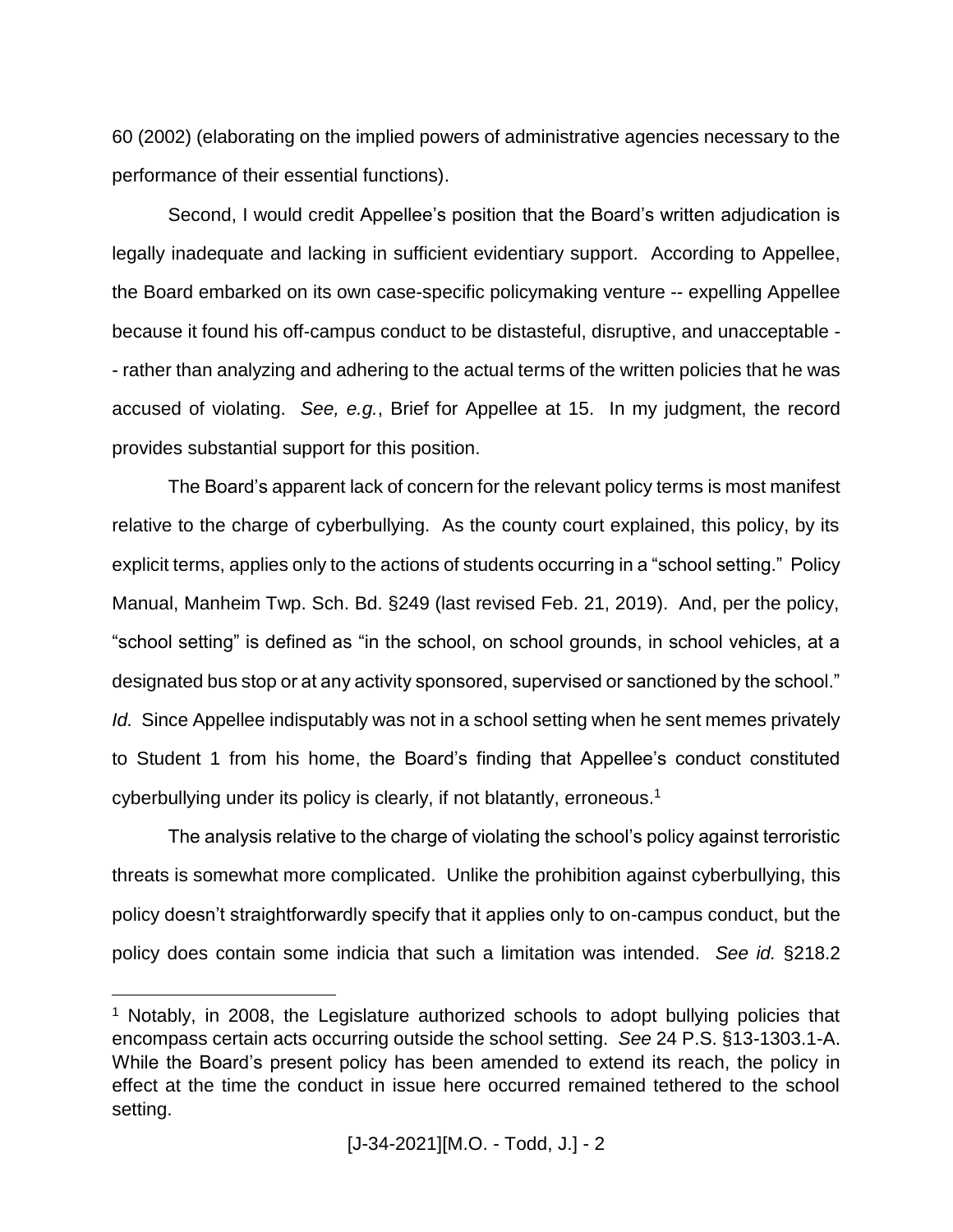(authorizing school superintendents to report to police incidents involving terroristic threats "on school property, at any school-sponsored or on a conveyance providing transportation to or from a school or school-sponsored activity" and requiring superintendents to notify parents of suspects and victims regardless of whether the police department having jurisdiction over "the school property" has been notified).<sup>2</sup> Moreover, the policy was implemented under Section 510 of the Public School Code, *see* Policy Manual, Manheim Twp. Sch. Bd. §000 & n.2, which tethers school boards' power to make rules and regulations governing students' conduct to the time during which "they are under the supervision of the board of school directors and teachers, including the time necessarily spent in coming to and returning to school." 24 P.S. §5-510. Given the relevant allusions in Section 218.2 -- and particularly on account of the limitations contained in the statutory enabling authority invoked by the Board itself -- it seems evident that the policy must be construed to apply only to threats occurring on school property or while an offending student is under school supervision.

Significantly, in light of the boundaries on school boards' authority to regulate the conduct of students established by the Legislature in Section 510, by design it simply had not tested the limits of the constitutional restrictions on the regulation of off-campus speech under the *Tinker* line of cases. Accordingly, I agree with Appellee that the School

 $2$  The explicit school-property nexus related to reporting and parental notification suggests that the Board contemplated that the reach of its policy extended only to on-campus conduct. This is so particularly since there would be no apparent reason that the Board would undertake to authorize reporting and require notification relative to on-campus, but not-off campus, violations, if the latter were within its contemplation when it established the policy.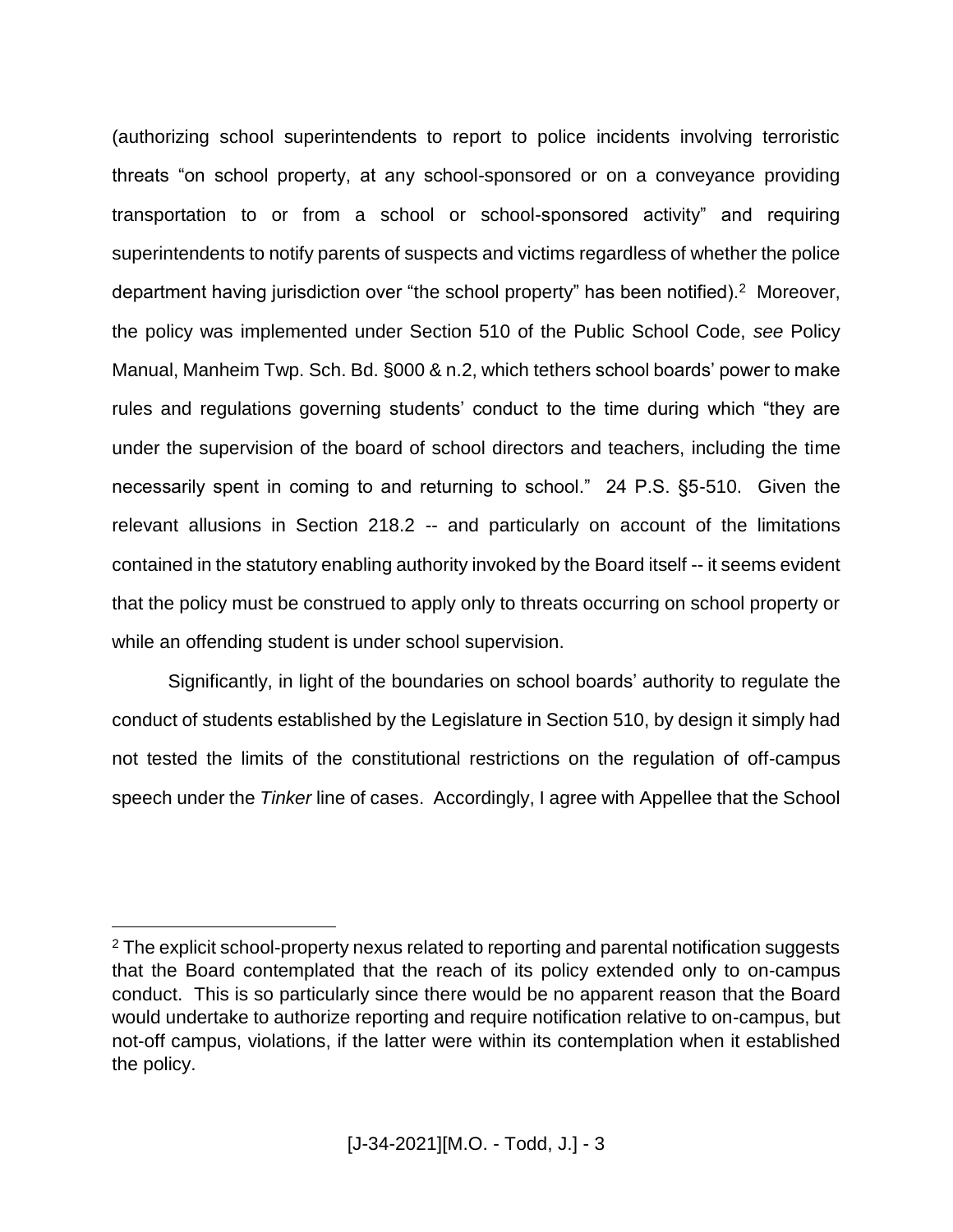District's continuing efforts to inject this line of constitutional analysis into this case is both misguided and confounding.<sup>3</sup>

Similarly, the constitutional free-speech concerns addressed in *Commonwealth v. Knox*, 647 Pa. 593, 190 A.3d 1146 (2018), are also not directly relevant here. In this regard, to the degree that Section 218.2 could be construed as applying to off-campus speech, the policy by its own terms requires a subjective intent to terrorize to support discipline. *See* Policy Manual, Manheim Twp. Sch. Bd. §218.2 (defining "terroristic threat," in relevant part, as a threat made "with the intent to terrorize another," with the intent to "cause serious public inconvenience," or with "reckless disregard of the risk of causing such terror or [public] inconvenience"). The policy itself, therefore, affords the highest degree of tolerance that may be required under constitutional norms protecting speech (consistent with the criminal-law decisions such as *Knox*). 4 As such, it doesn't implicate the disputes as to whether a lesser (or objective) standard should apply relative to regulation by school officials of students' off-campus conduct.

Since I find the constitutional arguments to be largely superfluous, what would remain, in my judgment (assuming the Board's policies could apply to support regulation of off-campus speech, despite their derivation from a statute specifying to the contrary) is a review of the adequacy of the Board's findings and the substantiality of the evidence

<sup>&</sup>lt;sup>3</sup> This does not mean that school districts are powerless to respond to off-campus conduct that raises safety and security concerns. They are certainly free to engage the police, as occurred here, and to take whatever internal safety and security measures they deem reasonably necessary. What they should not be free to do, under the prevailing legislative scheme invoked by the Board in establishing its policies for the relevant time period, is to impose *post hoc* discipline on the order of lengthy suspensions or expulsions for offcampus conduct.

<sup>&</sup>lt;sup>4</sup> As a caveat, the issue of whether recklessness can suffice to support speech regulation, at least in a criminal or quasi-criminal context, is presently before this Court in *In re J.J.M.*, 23 MAP 2020. Here, however, Appellee acknowledges that this has not been made an issue in the present case. *See* Brief for Appellee at 50 n.28.